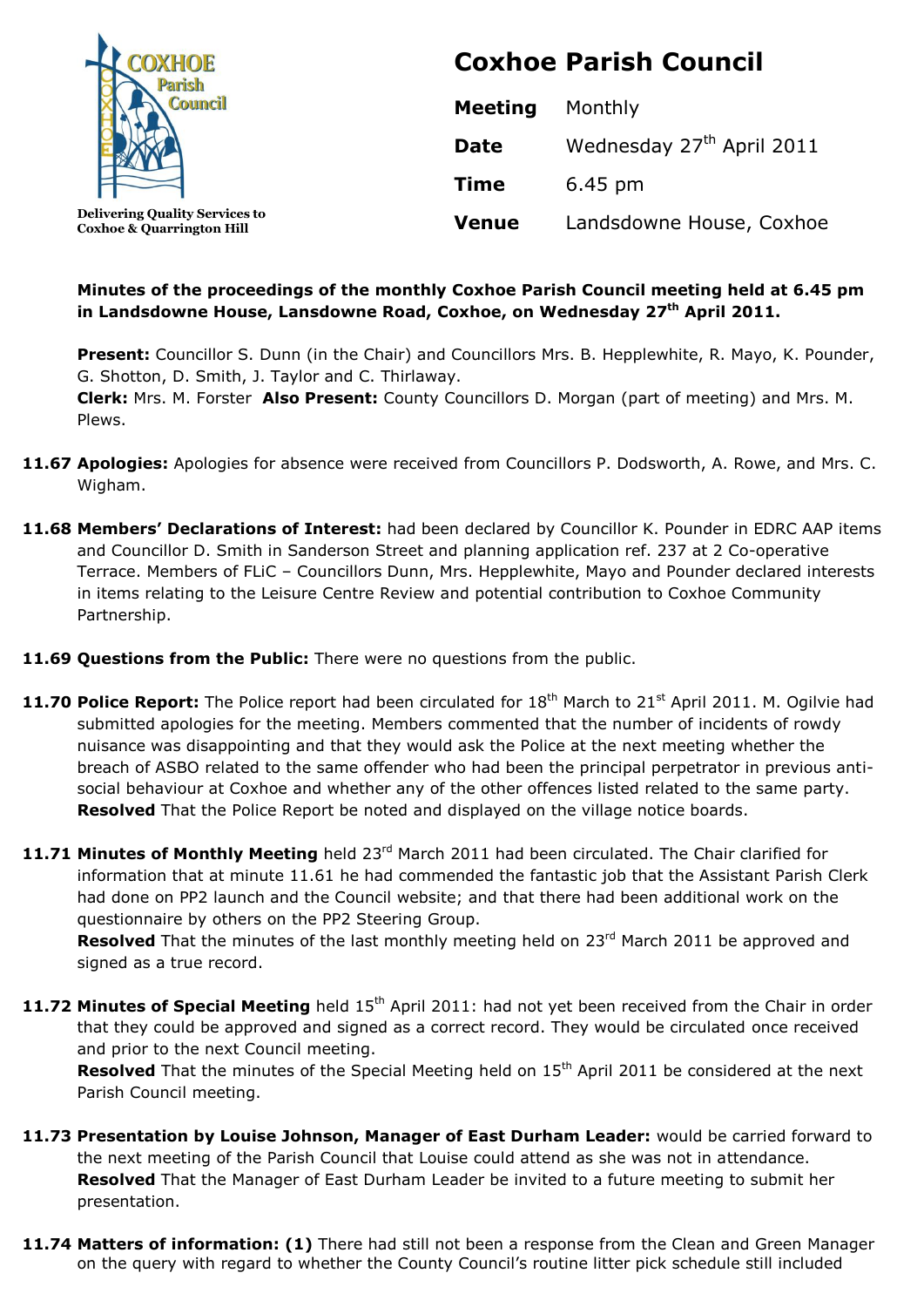picking **litter in St. Mary's Churchyard**. The Clerk had left a further telephone message in this connection. **(2)** There had been no further information received regarding the land ownership of the **rough land adjacent to the allotments at Quarrington Hill** with a view to the Parish Council procuring this to provide additional allotment sites. This had been raised as part of a meeting on potential **Asset Transfers** held 31<sup>st</sup> March. The Senior Allotments Officer at Durham County Council was holding discussions with colleagues in Estates and Legal Sections and would then get back to the Parish Council via County Councillor Morgan. Councillor Dunn was to pursue a further meeting on potential asset transfers with appropriate representatives of Durham County Council and information had started to be received from the County Council on various costs and services. **(3)** The replacement **seat at The Grove** was yet to be ordered and monies set aside would be carried forward to the 2011/12 budget. **(4)** All arrangements for **Annual Contracts** were progressing but the Clerk had not yet managed to speak to the CAB Manager despite leaving a few messages. **Resolved** That the information be noted, the outstanding resolutions be actioned and progress be requested on those issues raised with other parties.

**11.75 Sport and Leisure Facility Review Consultation: Councillors Dunn, Mrs. Hepplewhite, Mayo and Pounder had declared interests in this item** as Members of **FLiC**. They provided an **update** of work undertaken by the action group since the last meeting of the Parish Council. Further meetings had been held and the publicity group were arranging a Fun Day on 30<sup>th</sup> May. The business group were collating lots of information from the County Council to help them in putting together a business plan but there were some anomalies with figures which would need to be queried with the County Council. The group were working with other organisations that were experienced in these matters, including Jesmond Pool who had set up a Community Trust. IID, who had offered their help at the Parish Plan launch, had provided a feasibility report that confirmed previous information gleaned by the group. A list of experts was being compiled and the group was working out how it wanted to progress with regard to drawing up a Business Plan. Durham County Council had requested interim submissions by  $27<sup>th</sup>$  May. These were not the actual Business Plans but an indication of what organisations planned for the Leisure Centres so that they could be assessed to see whether the plans were realistic and sustainable. There would then be a timeframe for working up Business Plans with a view to a third party taking over the Centres if this proved feasible. Details were provided of various organisations who had expressed an interest. Some of these were commercial organisations who would be interested in a commercial return. There was a need to meet with the County Council to discuss personnel related matters including TUPE requirements and this would be organised around the availability of the group's HR expert once relevant information was completed and received.

There was a need to involve the community more. There had been volunteers at the Parish Plan launch and it was suggested that the full group meet and invite these community members along. There was a need for regular meetings with good advance notice and for the public to put forward their views. (County Councillor Morgan entered the meeting). Coxhoe Community Partnership had been successful in its application for £2000 to employ a consultant to assist in work relating to saving the Leisure Centre and had made a further £2000 available for this purpose. There was a need for the future use of the Centre to be enhanced and additional money could be brought in if a charitable trust could be set up to manage it. Durham County Council had advised that it could not continue to run the Centres with the level of cuts it had to make. Every effort was being made to retain the Centre by other means. Plans and reports being put forward needed to cover well into the future and prove their sustainability, as well as covering how any problems and issues with stock condition would be funded and remedied. The Business Plan being worked up would cover at least five years into the future. A letter of support from Sedgefield Town Council had been received by Councillor Mrs. Hepplewhite and Members asked that Councillor Pounder request such from other Parish Councils within the EDRC AAP area. There had been a **Special Meeting of the EDRC AAP Board** held 30<sup>th</sup> March on consultation on Sport and Leisure Facility Review and an agenda and supporting information had been circulated.

The Clerk had also circulated to Members **additional information sent by CDALC, including details of Focus Groups**. Representatives of Coxhoe Community Partnership, Youth Room, Parish Council, FLIC and various clubs including the football club had registered to attend on  $4<sup>th</sup>$  May. It was hoped that future enhanced plans for running the Centre and outdoor sports and leisure facilities would allow for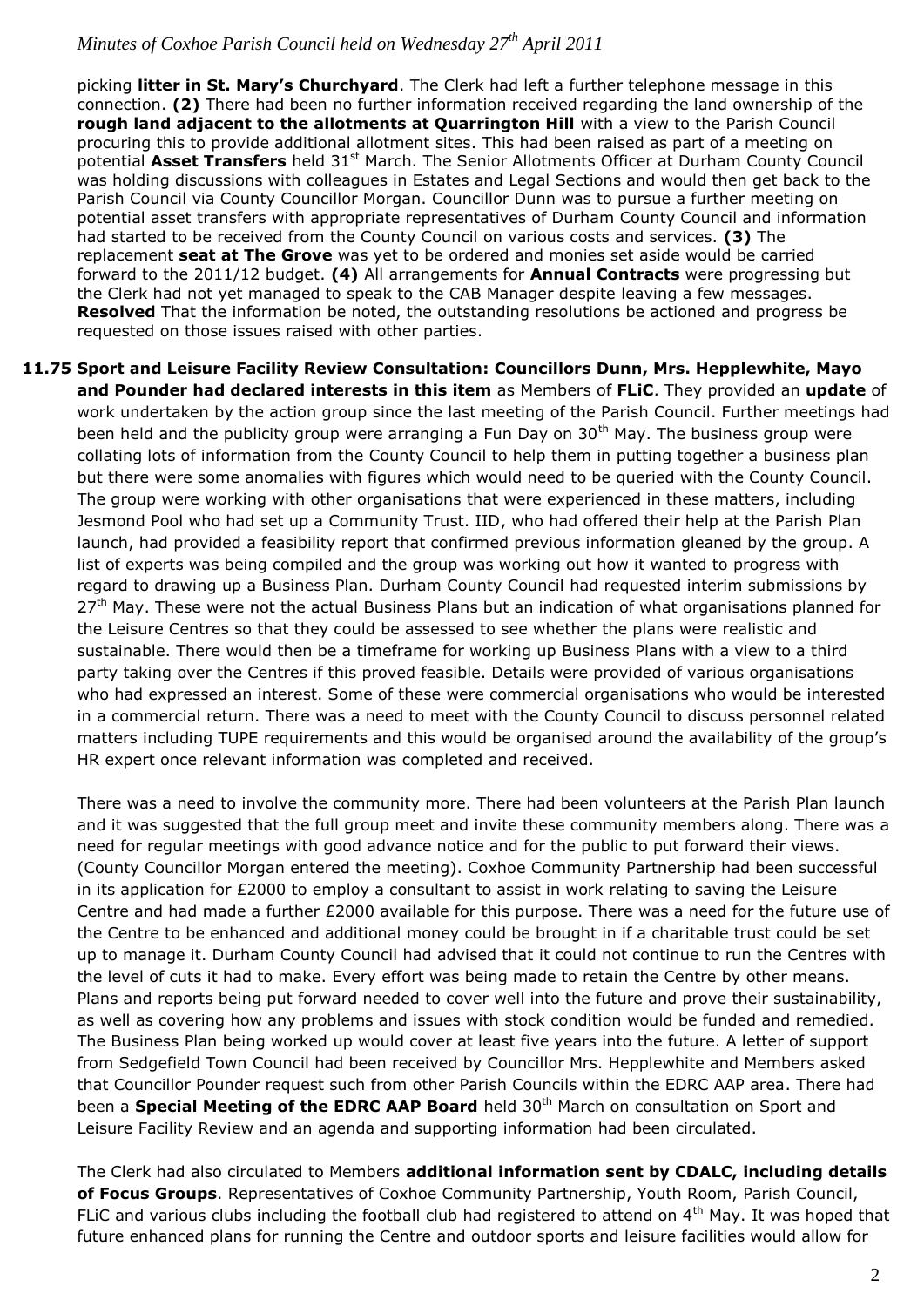support, for example for a bowls club as the present members had indicated that they may not continue. Councillor Pounder had attended a **Workshop / Training Session on 11th April in connection with Community Development Trusts**. He gave details of various Community Partnership projects and initiatives that had been discussed and visited. He advised that it had been emphasised that projects should be taken on that produced income. Some projects had salaried staff as well as voluntary trustees but income was being generated. He added that Northumberland County Council was asking Town and Parish Councils if they wished to take on services that the County Council was disposing of. He would provide information on the main points from the day to the Clerk to circulate to all Members.

The Clerk advised that at the last meeting of the Parish Council it had been resolved that consideration of a response to the **County Council's Sport and Leisure Facility Review Consultation questionnaire** be deferred until the Action Group knew better what could be done and how they could progress things. The response deadline was  $26<sup>th</sup>$  May. Members stated that FLiC would be submitting a full response. It was considered that the Parish Council should, however, still respond as a Council and that the response should state that the Parish Council was fully in support of FLiC in its actions to retain and expand the Leisure Centre at Coxhoe and was strongly against the closure of such.

**Resolved** (i) That the information provided prior to and at the meeting be noted; (ii) That Coxhoe Parish Council supports FLiC in its aspirations to retain and enhance the Leisure Centre at Coxhoe; (iii) That Councillor Pounder, as a member of FLiC and EDRC AAP Local Councils Committee, ask other Parish Councils in the EDRC AAP area to write in support of FLiC's actions; (iv) That Councillor Pounder provide information from the Community Development Trust Workshop to the Clerk to circulate to Members; (v) That the Clerk respond to the County Council's questionnaire on Sport and Leisure Facility Review Consultation to advise that the Parish Council fully supports FLiC in its actions to retain and expand the Leisure Centre at Coxhoe and is strongly against closure of the Centre.

**11.76 Speed Visors:** Councillor Pounder stated that Gerry Jones from the County Council had advised at the last site visit that the distance was too short for the visor at Steetley Terrace, Quarrington Hill, to be turned to face southbound traffic. Details provided from Varitext, the company that had provided the speed visors, indicated that the range could be set at 20m and 3 seconds of exposure was required for activation of speed. The information from the visor's previous position at Quarrington Hill had not yet been received. Councillor Pounder would chase this up and would measure the distances utilised at Coxhoe and report back comparisons if this proved that it may be worthwhile looking at this again after one year (as the rota had already been agreed for the year). Phil Smith from the County Council was to provide an estimate for the footpath widening and bollard works that Councillor Pounder had requested be looked at at Quarrington Heights.

**Resolved** That the information be noted and Councillor Pounder report further progress at the appropriate time.

**11.77 Coxhoe Community Partnership:** The agenda for 6<sup>th</sup> April, minutes of 2<sup>nd</sup> March and progress report of 18<sup>th</sup> March had been circulated. The Partnership provided an update with regard to actions undertaken to ensure that the interpretation panel that had been removed from St. Mary's Churchyard was regained. They expressed thanks to Mark Ogilvie for his assistance in this and advised that it was hoped that this would be restored soon. The Partnership was working with Durham County Council on plans to upgrade the park to Green Flag status and it was hoped that this would become part of the Leisure Centre complex in the future. The Village Hall doors had been completed and the entrances were transformed. The History Group was holding a display in June at the Village Hall and the Partnership would make enquiries as to other ways in which assistance could be provided. At the last meeting of the Parish Council a suggestion had been made for a financial contribution from the Council to the Partnership to assist them with their endeavours to save Coxhoe and District Leisure Centre. It had been agreed that to ensure proper notification of this matter that it be placed on the agenda for, and discussed at, this meeting. The Partnership had secured £2k of AAP funding and had set aside a further £2k. Further funds would, however, be needed and a consultant with relevant expertise would be employed to assist the actions of Coxhoe Community Partnership (and FLiC) to retain and enhance the Leisure Centre at Coxhoe. Members discussed the budgets available for Section 137 donations and considered that in view of the importance of this matter to the Parish, the monies should be made available. All residents of Coxhoe could benefit from retention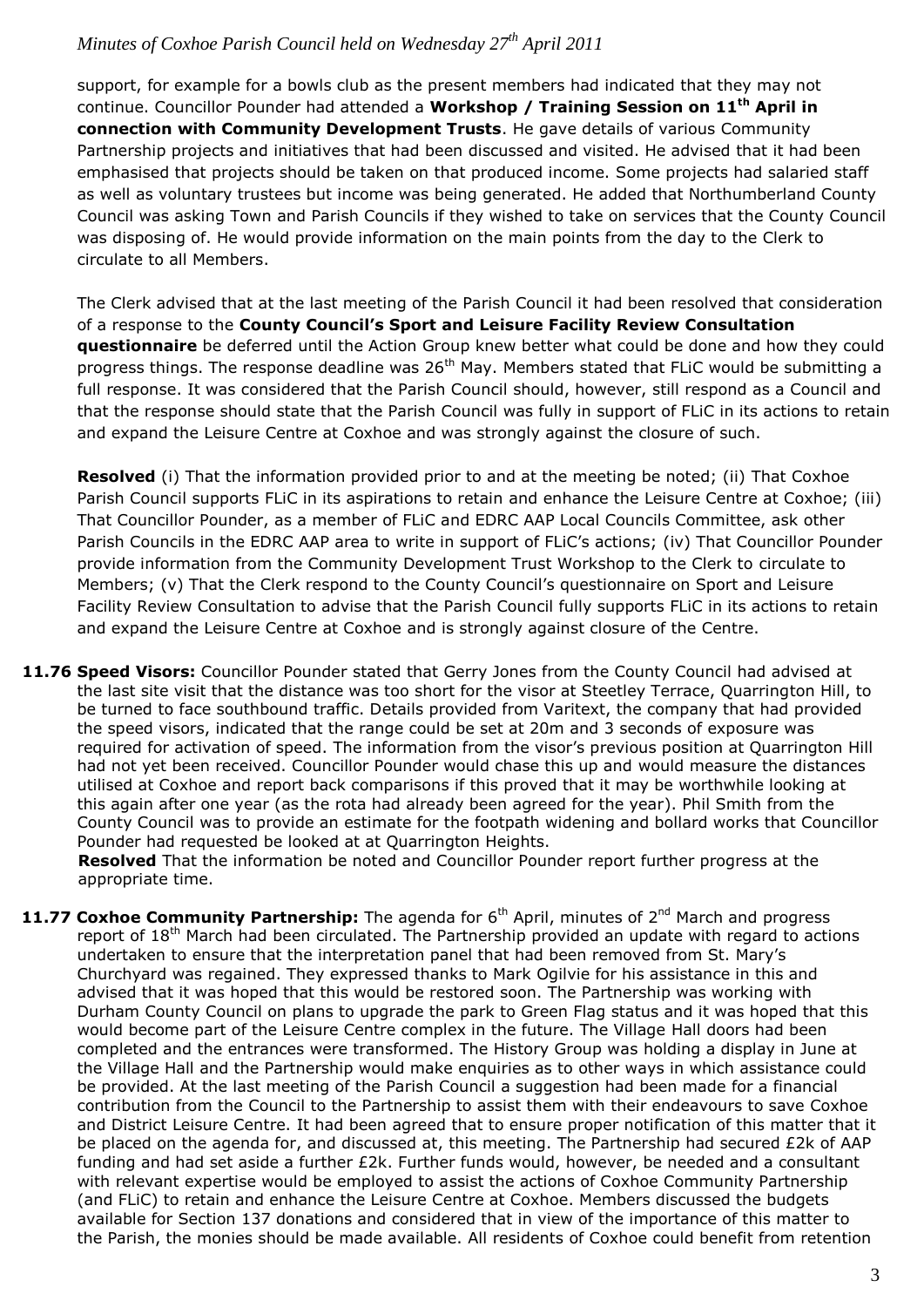of the Leisure Centre and £2,000 was considered to be a suitable amount. Other applications for financial assistance would be looked at during the year on their own merits and a further amount vired into the Section 137 budget if required. Members involved in FLiC – **Councillors Dunn, Mrs. Hepplewhite, Mayo and Pounder – declared interests** in this item and took no part in the vote thereon.

**Resolved** (i) That the information be noted; (ii) That a financial contribution of £2,000 be made to Coxhoe Community Partnership under Section 137 expenditure to assist them with their endeavours to save Coxhoe Leisure Centre.

- **11.78 Quarrington Hill Village Partnership:** No agendas or minutes had been received. **Resolved** That the information be noted.
- **11.79 Crowtrees Heritage Group:** Agenda for 28<sup>th</sup> April and minutes of 24<sup>th</sup> March had been circulated. **Resolved** That the information be noted.
- 11.80 **Planning Applications:** Details had been circulated of planning applications that had been determined under delegated authority and those consulted on by Durham County Council from 22<sup>nd</sup> March to 18<sup>th</sup> April. Members discussed application Ref.166 – Erection of 47 no. 2 Storey Dwellings with Associated Access, Parking, Open Space and Landscaping at Land at Commercial Road East, Coxhoe, for Hellens Group, in detail. Members expressed concern at the application for more houses to be added to this development. The design of the layout seemed to be so that even more houses could be added at a later stage and when the Council had met with Hellens and Barratts at a meeting in August 2010 the companies had stated that they could not provide an assurance that there would not be an application for a further Phase after Phase 2 (which was the current application under consideration). The area that may be expanded to was outside the settlement boundary and had been identified as red, i.e. not suitable for development in the next ten years, in the Strategic Housing Land Availability Assessment, and encroached into the countryside around the Crowtrees Nature Reserve area. This could have an adverse effect on the environment. Members asked that County Councillor Morgan try to ascertain the ownership of this land. A Member referred to an article by Hellens on the Construction News website relating to the proposed scheme which stated that it was £7million worth of development, despite objections from some residents and Roberta Blackman-Woods. Members expressed concern at the amount of percentage for art provision for the present application, particularly in light of the figures quoted in the article. The provision was for mock level crossing gates and historical text on an interpretative panel. This had been asked for, and not provided, as part of Phase 1 of the development and it was considered that there should be much greater compensation for the disruption that members of the community had suffered by way of Phase 1 and even more if Phase 2 were to be approved. Hellens should be putting a lot more back into the community and had previously been asked to consider contributions towards the two landscaping and heritage schemes proposed for the Greens in Coxhoe Front Street. These could be assisted by work in kind from Hellens at little cost to the company whilst they were undertaking the development works.

Concern was further expressed on the potential impact on Quarrington Hill and Cassop if this application were to be approved. The development was advancing further into commercial land and this would leave little opportunities for job creation should this land use be amended to residential. If more houses were approved, there would be additional concern that new residents would not want landfill traffic going past their homes. There was a need to ensure that such traffic did not go through the villages of Coxhoe and Quarrington Hill. Members were also concerned that approval of a further 47 houses would add to traffic exiting the estate and haul road on to the main road; traffic which would already be heavy due to the use for the tip and the houses that had already been approved. The application should, therefore, be objected to by the Parish Council on the grounds of access and highway safety, negative impact on jobs and the economy, layout design leaving the area open for future development with detrimental environmental impact, and insufficient contribution back to the community. Members also suggested that the County Council be requested to consider the application by way of an Elected Member Planning Committee rather than by delegated authority to an Officer, in order that a representative from the Parish Council could attend the meeting and submit their objections by way of verbal representations if anyone were available.

**Councillor D. Smith declared an interest** in application Ref. 237 – Removal of Existing Rear Off Shot and Erection of Single Storey Pitched Roof Extension at 2 Co-operative Terrace, Coxhoe, as this was his daughter's property. He left the meeting whilst Members discussed this matter. It was agreed that the Parish Council had no comments on this application. Councillor Smith re-entered the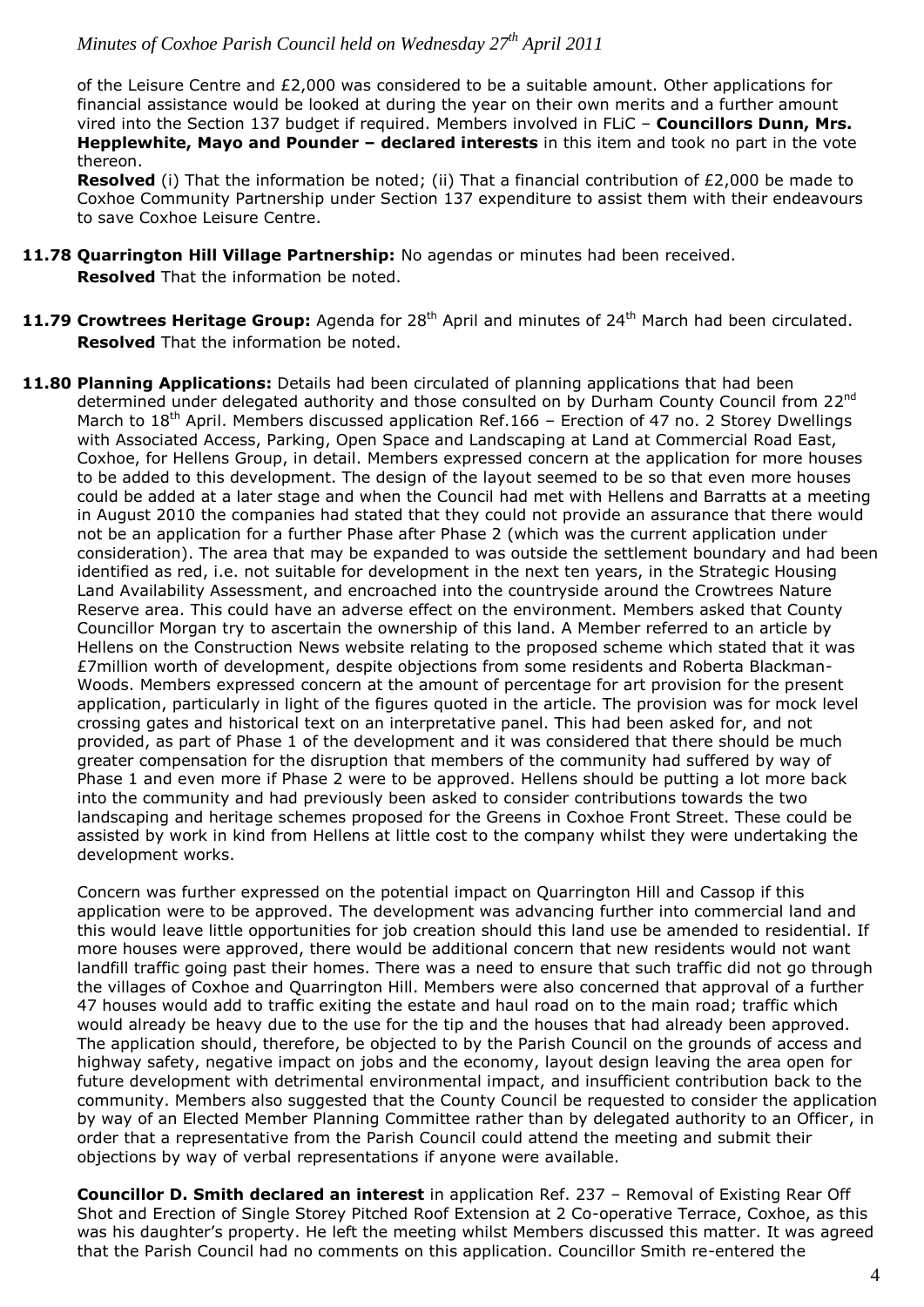meeting. Members agreed that the Parish Council had no comments on application Ref.274 – Erection of Two Storey Pitched Roof Extension to Rear of 4 David Terrace, Quarrington Hill. **Resolved** (i) That the information on delegated authority decisions be noted; (ii) That the Parish Council object to application Ref.166 – Erection of 47 no. 2 Storey Dwellings with Associated Access, Parking, Open Space and Landscaping at Land at Commercial Road East, Coxhoe, for Hellens Group, for the reasons expressed at the meeting and request that the County Council consider the application by way of an Elected Member Planning Committee; (iii) That application Ref. 237 – Removal of Existing Rear Off Shot and Erection of Single Storey Pitched Roof Extension at 2 Co-operative Terrace, Coxhoe; and application Ref.274 – Erection of Two Storey Pitched Roof Extension to Rear of 4 David Terrace, Quarrington Hill, be noted.

#### **11.81 Correspondence for Consideration / Decision:**

#### 11.81.1 **Durham County Council:**

**a) County Councillors – request by resident for seat near Chemist in Coxhoe –** County Councillor Morgan had passed on a request from a parishioner of Cassop-cum-Quarrington who wished to pay for a seat to be installed near Whitfield Chemists at Coxhoe. She had advised that a resting seat would suffice if there was insufficient room for a full seat. Councillor Morgan had suggested that the Parish Council consider the matter first due to its previous preference of design of street furniture and as the Parish Council would need to consider accepting future liability. The highway authority would then need to determine risk to highway users and preferred location suitability or nearby alternatives. Members were asked to consider the request, the design, and whether they would be willing to take on future liability prior to the Highway Authority being asked to consider the implications, including safety and the potential for youths gathering. Members expressed concern that, in view of history of youths gathering and of windows being broken, a bench may encourage youths gathering in this area. There may also be a problem in that the footpath was not very wide and having a seat there would cause difficulty for pushchairs and wheelchairs. The highway engineers from Durham County Council would need to look into this and suitable sites and it may be that there was only room for a resting seat. Members were not against the principle of a seat in the area and the lady wanted to pay for this to be installed. The Parish Council could take on responsibility thereafter if the County Council could find a location that the lady and the Parish Council were happy with.

**Resolved** That the Clerk advise the resident that the Parish Council supported the principle of her providing a seat near the Chemist in Coxhoe but that there may be difficulties in this location and that they would consult with the County Council to ascertain what could be provided and where the exact location could be and contact her again once these matters were resolved.

**b) Consultation on Community Alarms and Telecare Services - had been circulated** requesting views on the current services and what the public would like to see in the next 3 to 5 years. The survey could be completed by individual users or families of users and Members **Resolved** That no response be required.

#### **c) Consultation Draft of Right of Way Improvement Plan for County Durham –** had been circulated.

**Resolved** That no response be required.

**d) Consultation on Proposed Changes of Home to School / College Transport Policy –** had been circulated. A Member stated that it was their view that this would have a detrimental impact on the residents of Coxhoe. The proposed changes designated the closest school as the one which Durham County Council would pay transport costs to if the distance was over three miles. As Coxhoe did not have a comprehensive school, it was down to pupil choice as to which to attend and pupils from Coxhoe currently attended 4 or 5 different schools. If the new policy was agreed, then those less able to afford to pay transport costs themselves would have that choice removed as they would have to send their children to Spennymoor as the closest school as they could not afford to do otherwise. A Councillor added that they considered that the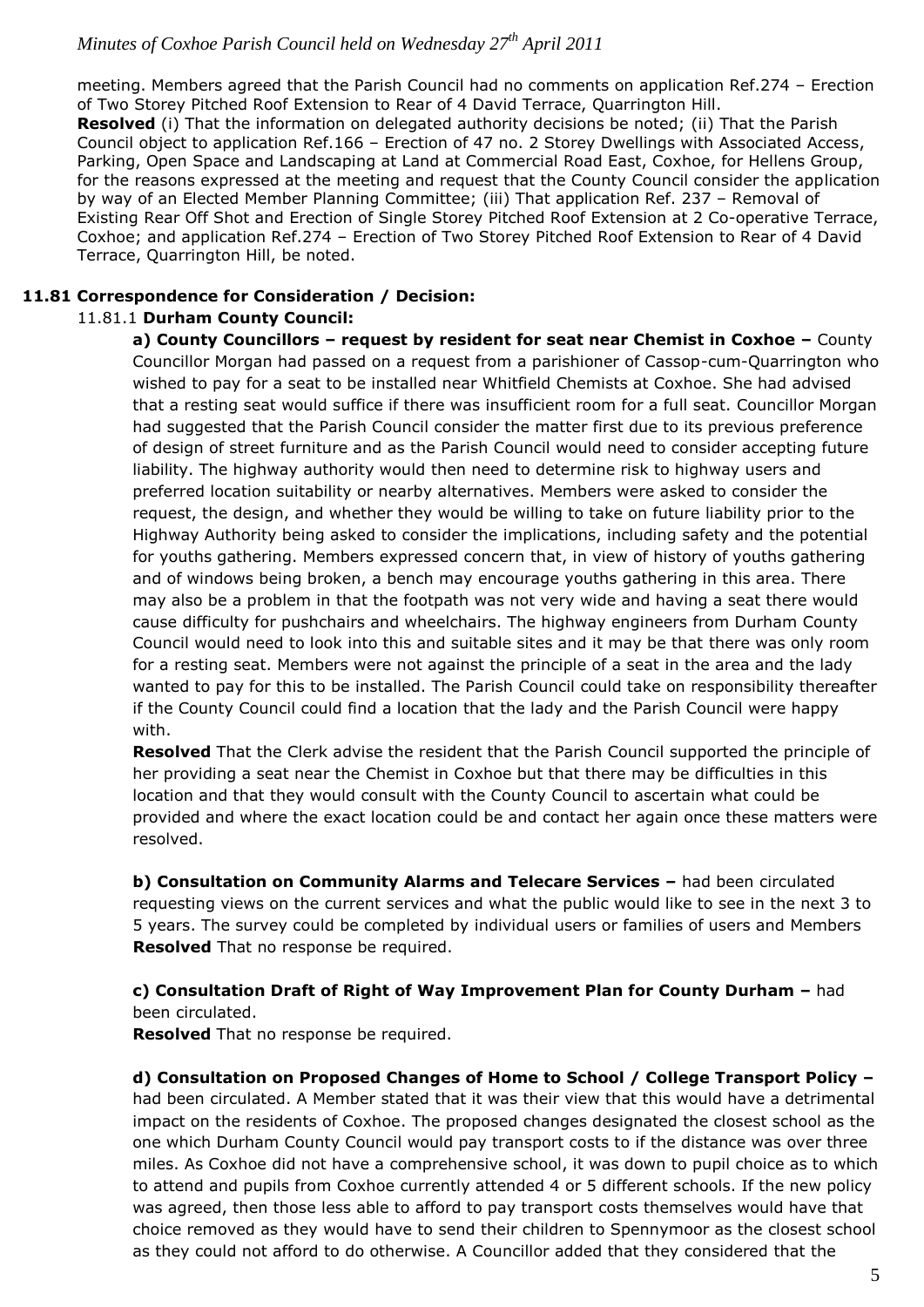policy was detrimental in terms of the removal of payment for travel to faith schools and that people wishing their children to be brought up in certain faiths may struggle to pay for them to attend faith schools if they had to pay their own transport costs.

**Resolved** That the Parish Council object to the proposed changes of Home to School / College Transport Policy for the reasons stated at the meeting.

#### 11.81.2 **Other Correspondence:**

**e) Davis Planning Partnership – request to meet Parish Council re Parkhill Village Extension –** Davis Planning Partnership had asked the Parish Clerk and Assistant Clerk to meet them to discuss Redscape Ltd.'s plans for Parkhill Village Extension. Officers had advised them that the area was in Cassop-cum-Quarrington Parish but they had said that they would welcome the views of Coxhoe Parish Council as the adjoining council on whom the proposals would impact. The Chair had suggested that this matter be discussed with a view to a decision as to whether to invite Davis Planning to the Council meeting in either May or June. The Council had previously considered this site to be unsuitable and an unacceptable encroachment into the open countryside when responding to the Strategic Housing Land Availability Assessment. Some Members considered that as that was the Council's view there was no point in meeting Davis. Others considered that it would be beneficial to meet and hear about the proposals and the potential impact on the Parish. On being put to the vote, Members were in favour of listening to the proposals but considered that the Council should first ascertain whether and when Cassop-cum-Quarrington Parish Council were meeting Davis and if representatives of Coxhoe Parish Council could attend such a meeting if it were already arranged, to negate the need for a separate invitation.

**Resolved** (i) That the Clerk ascertain if Cassop-cum-Quarrington Parish Council has arrangements to meet with Davis and whether representatives of Coxhoe Parish Council could attend such meeting if one were arranged; (ii) That Coxhoe Parish Council consider inviting Davis to its June meeting if representatives could not meet with them as part of any meeting arranged by Cassop-cum-Quarrington Parish Council.

**11.82 Correspondence for Information:** Items circulated for information during the month included Digital Durham Broadband Event 7<sup>th</sup> April; Durham City Homes Update March 2011; Neighbourhood Warden Monthly Report March; Beautiful Durham 2011 Competition; EDRC Area Action Partnership -Durham County Council Follow Up to AAP Presentation re Project Delivery; EDRC AAP – Free Family Cycle Outings; EDRC AAP Board – notification of revised date of meeting of 25<sup>th</sup> May; DCC Award of P3 Grant for 2011/12; DCC Further Consultation on County Durham Plan; Armed Forces Day "Fly a Flag"; Northumbrian Water – Improvement Scheme to Coxhoe Pumping Station; Limestone Landscapes Newsletter February; Closure of CASH Clinics; EDRC AAP AGM and Board meeting; and EDRC AAP E-bulletin April.

**Resolved** That the information be noted.

## **11.83 Finance:**

11.83.1 **Budget Update:** A financial account summary had been circulated that showed the balance at the end of the last meeting and income and expenditure during the month and the balance at the end of the month. A budget summary had also been circulated. This showed spend against budgets to date. The amount of reserves to be taken forward to the next financial year stood at just over £24,000. With expenditure of £4,500 incurred during the year for speed visors to be authorised at this meeting as invoices had been received after the year end, this left circa £20,000 which had been forecast and was a prudent amount to take forward. There were no significant changes to variances which had been explained previously. The Chair thanked the Clerk on behalf of the Council for administering the accounts and finances so well throughout the year. **Resolved** That the information be noted.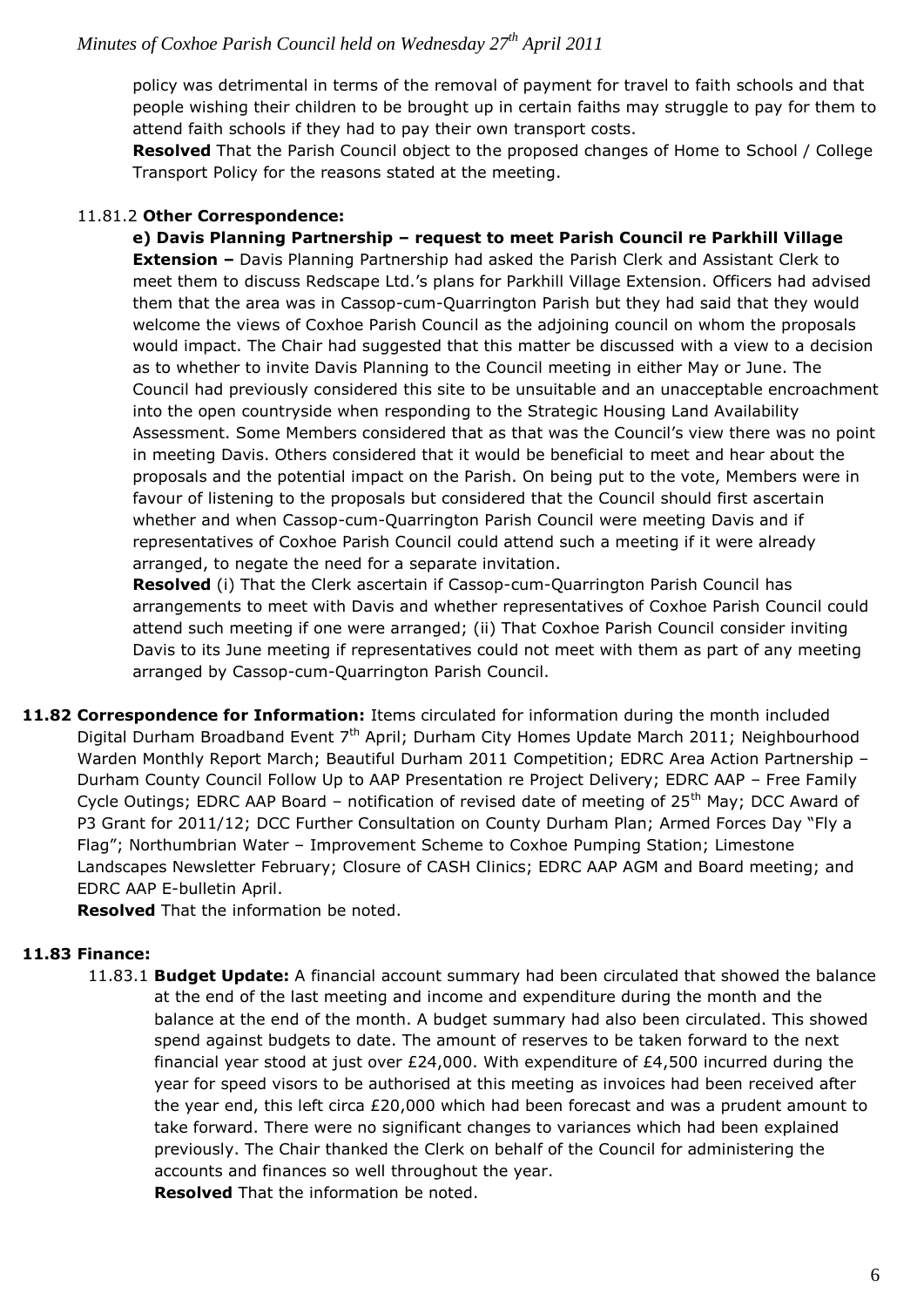11.83.2 **Accounts for payment:** Details of financial payments required for the month had been circulated, together with the month end bank balances figure after the expenditure during the month, and income which included the half yearly precept. Expenditure included the prior payment to T.P. Gardens for hanging baskets agreed at Council in March 2011 and a salary increase of one increment from  $1<sup>st</sup>$  April 2011 for the Clerk as agreed at Council in November 2010. Unpaid hours to date stood at 36 for the Clerk and 734 for the Assistant. **Resolved** That all payments presented be signed and paid:

| <b>Creditor</b>                                   | <b>Reason</b>                                                                                                                 | £        |
|---------------------------------------------------|-------------------------------------------------------------------------------------------------------------------------------|----------|
| <b>Total Business Group</b>                       | Landsdowne House Copier copies Mar-Apr                                                                                        | 83.12    |
| <b>Total Business Group</b>                       | Paper and Printer Ink Cartridges                                                                                              | 92.81    |
| County Durham<br>Association of Local<br>Councils | CDALC and LCR Subscription 2011/12                                                                                            | 449.85   |
| County Durham<br>Association of Local<br>Councils | Councillor Attendance at Development Trust<br>Information Day 11 <sup>th</sup> April 2011                                     | 27.00    |
| Mrs. W. Lavelle                                   | Reimbursement for Refreshments for Parish Plan 2<br>public launch at Coxhoe Village Hall                                      | 20.18    |
| Durham County Council                             | Installation of Speed Signs at Coxhoe and<br>Quarrington Hill                                                                 | 4,532.67 |
| Zurich Insurance                                  | Insurance Premium 1 <sup>st</sup> April 2011 to 31 <sup>st</sup> March<br>2012                                                | 831.30   |
| T P Gardens                                       | Grass cutting and maintenance March to April<br>(£375.00) + 72 Hanging Baskets for Coxhoe and<br>Quarrington Hill (£1,944.00) | 2,319.00 |
| <b>Haswell and District</b><br>Mencap Society     | Section 137 Donation                                                                                                          | 50.00    |
| 3 Mobile                                          | Broadband & Mobile March                                                                                                      | 21.18    |
| M. Forster                                        | Clerk Salary April and reimbursement postage and<br>stamps                                                                    |          |

## 11.83.3 **Applications for Grants and Donations:** had been circulated.

**(a) Victim Support** was asking for assistance to continue with their services. Members considered that this was a valuable service that could be used by residents of Coxhoe Parish. **Resolved** That a donation of £50 be made to Victim Support under Section 137 expenditure.

**(b) Quarrington Hill Community Centre** was asking for financial assistance with running costs and towards the purchase of various kitchen items. An amount of £500 had been set aside in the budget process. **Councillor Pounder declared an interest** in this matter as a Member of the Community Centre Association.

**Resolved** That a grant of £500 be made to Quarrington Hill Community Centre under Section 137 expenditure.

11.83.4 **Audit of Annual Accounts:** Copies of the financial summary and income and expenditure for the year ended  $31<sup>st</sup>$  March 2011 had been circulated. Copies had also been circulated of completed Sections 1 (Accounting Statements for Coxhoe Parish Council) and 2 (Annual Governance Statement) of the Coxhoe Parish Council 2011 Annual Return and supporting statements relating to Assets, Section 137 payments, General Administration Expenses, Bank Reconciliation for the year and Explanation of Variances required to be produced as an addendum to explain any variances of over £100 and 10% between last year's Annual Return figures and this year's. BDO, the External Auditors, had advised that the Notice of Electors' Rights were to be displayed  $9^{th}$  to 22<sup>nd</sup> May; accounts and other documentation were to be made available for public inspection 23<sup>rd</sup> May to 20<sup>th</sup> June, and the Annual Return and supporting documentation were to be submitted to BDO by the audit date of  $24<sup>th</sup>$  June 2011. The Clerk advised that the Vice-Chair of the Parish Council had requested last year that assets be depreciated to show their real value but there had been a change in accounting regulations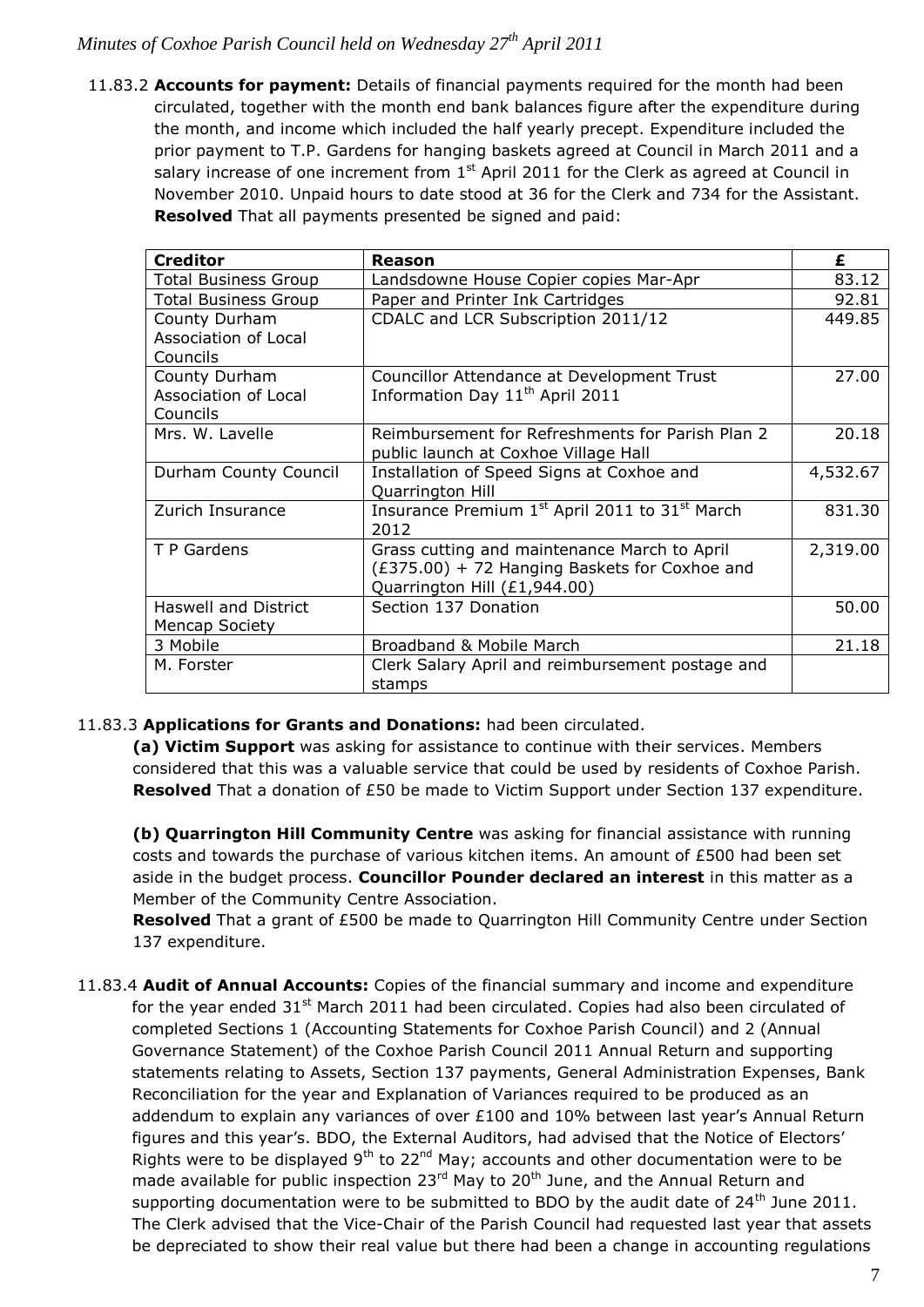and requirements this year; so that assets had to be recorded at their purchase value where known; and current value where not known; and then remain at those values until disposal. Members were asked to approve all circulated documents for signature by the Clerk and Chairman and onward transmission to the Internal and External Auditors. A Member stated that the clock at Quarrington Hill was located at Quarrington Hill Workingmen's Club, rather than Village Hall as stated on the Asset Register. With that amendment, Members agreed that the relevant documents be signed. The Chair thanked the Clerk for the large amount of work involved in this and the very good results that had been received from auditors during her time as Clerk.

**Resolved** That the Financial Statements, Income and Expenditure Sheets, Supporting Statements (subject to the location of the Quarrington Hill clock being amended to Quarrington Hill Workingmen's Club on the Assets sheet), Bank Reconciliation, Explanation of Variances, and Annual Governance Statement, including Sections 1 and 2 of the Annual Return, be approved for signature by the Clerk and Chairman and onward transmission as applicable to the Internal and External Auditors.

**11.84 Parish Plan:** The Chair advised that the minutes of the last PP2 Steering Group meeting had been circulated. Ian Forster had resigned his position as Chair and Keith Pounder had been elected to the role. Coxhoe Community Partnership had volunteered their meetings to be used as an interim measure for discussions on PP2 to ease the pressure of too many meetings in view of the work being undertaken to save the Leisure Centre. Their meeting scheduled for  $11<sup>th</sup>$  May would consider any further amendments necessary to finalise the PP2 questionnaires. Ian had supplied a copy of this and a list of all members of the community previously involved in order that they could be invited to have the final say on the questionnaire before it was issued. Councillor Pounder advised that he would invite the AAP Co-ordinator to the meeting. Lesley Millgate had indicated that Durham Rural Community Council required the questionnaires by 23<sup>rd</sup> May. It was anticipated that they would be distributed at the beginning of June. The Chair asked that the Group and the Council's thanks to Ian Forster be recorded. Ian had got the process started and moved along well and had taken the Group forward a quantum leap. He had put together a very professional presentation and had a huge impact on PP2 and had put a large amount of work in to get the Group to this point.

**Resolved** That the information be noted and that Coxhoe Community Partnership continue to invite representatives of PP2 Steering Group to their meetings as an interim measure until the issue of the Leisure Centre was resolved.

11.85 Update from Environment Committee held 3<sup>rd</sup> February 2011: Groundwork had been advised to proceed with the noticeboard and signposting scheme in Coxhoe Front Street and that other schemes they had quoted for would be considered as part of the consultation on Parish Plan 2 to identify the communities' priorities. Councillor Mrs. Hepplewhite advised that Groundwork required details of utility services and floorscape in the Front Street and she would try to track down this information which had been collated previously. The Clerk had advised Julie Anson of Durham County Council's Regeneration Department that Coxhoe Parish Council should be consulted on a landscaping scheme for The Green to the front of Foundry Row if regeneration benefit monies were available as a result of planning permission for dwellings at Lowfield Bungalow. Councillor Mrs. Hepplewhite had kindly provided details of the scheme already drawn up for that area and the Clerk had advised DCC Regeneration that Durham County Council should provide the scheme up to the £15,000 available should planning permission be granted.

County Councillor Morgan asked that, as the Parish Council were considering environmental improvements; they consider agreeing to a potential scheme for "metalling" Parson's Walk. The area scored highly on the Local Transport Plan walk to facilities and often received complaints due to its muddy state. There may be funding opportunities to provide a hard surface to the whole length which would improve the state of the footpath greatly and the County Council may carry out formal consultation with the Parish Council. In view of the time factor to ensure that monies available were not lost, it was important that the Council consider this in case this occurred prior to their May meeting. Members concurred that this would be a huge improvement which, in view of the number of complaints about this area, they considered that every parent and child using this walk to school would welcome. This would also be beneficial as a safer cycle route to school and provide great cycle links due to the work of the Community Partnership. All Members present were in favour of this.